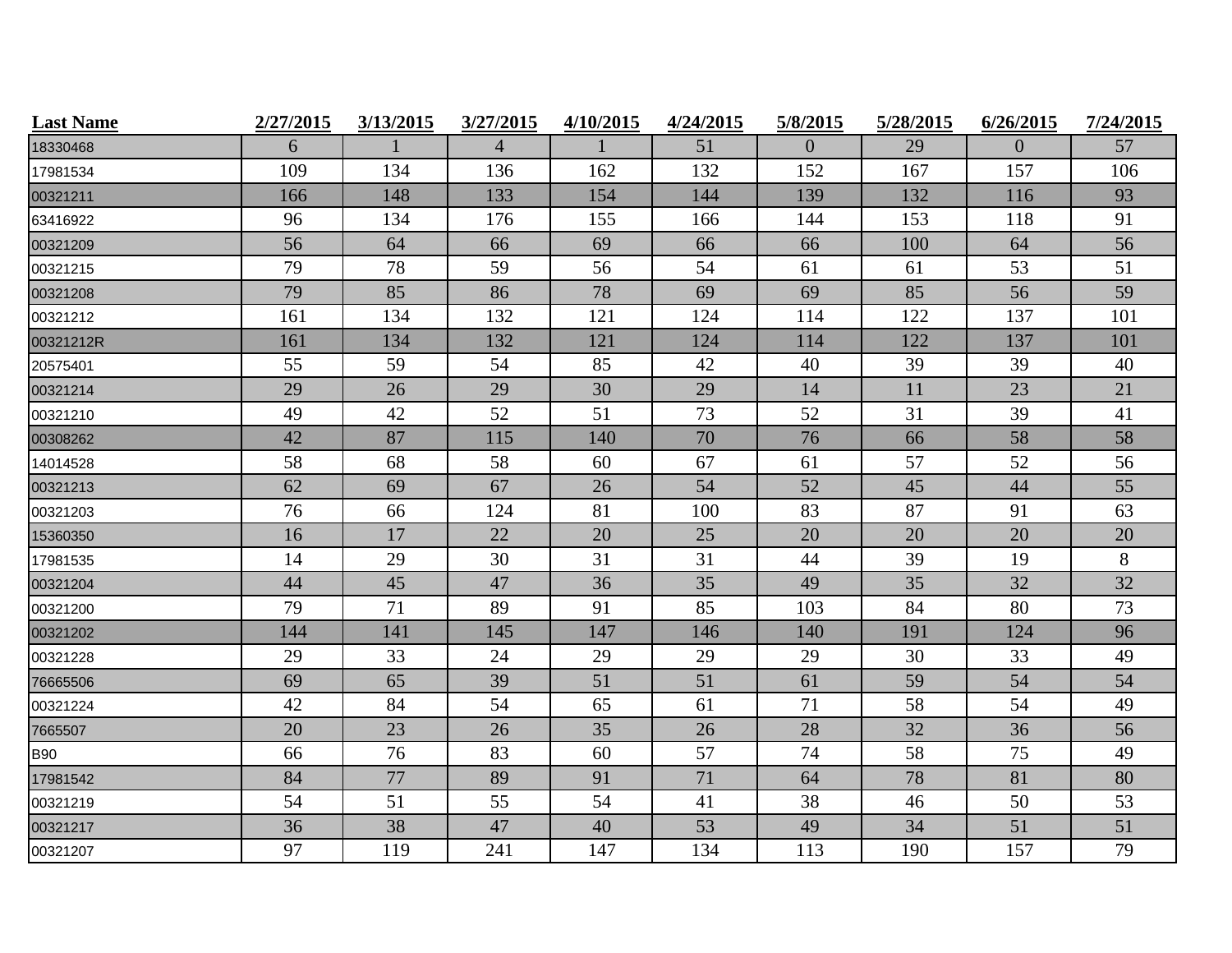| <b>Last Name</b> | 2/27/2015      | 3/13/2015      | 3/27/2015      | 4/10/2015 | 4/24/2015 | 5/8/2015 | 5/28/2015       | 6/26/2015 | 7/24/2015      |
|------------------|----------------|----------------|----------------|-----------|-----------|----------|-----------------|-----------|----------------|
| 00321206         | 35             | 38             | 42             | 44        | 44        | 36       | 28              | 24        | 32             |
| 00321205         | 96             | 97             | 101            | 100       | 94        | 110      | 108             | 70        | 71             |
| 15819940         | 129            | 126            | 134            | 124       | 119       | 69       | 74              | 83        | 98             |
| 00321218         | 102            | 89             | 103            | 102       | 113       | 89       | 102             | 96        | 123            |
| 15819941         | 76             | 79             | 81             | 89        | 73        | 76       | 61              | 48        | 49             |
| 14449781         | 64             | 57             | 59             | 62        | 57        | 52       | 55              | 57        | 57             |
| 14449781R        | 64             | 57             | 59             | 62        | 57        | 52       | 55              | 57        | 57             |
| 15819942         | 117            | 231            | 123            | 111       | 129       | 148      | 151             | 168       | 161            |
| 321216           | 80             | 69             | 93             | 59        | 54        | 65       | 73              | 52        | 40             |
| 17981541         | 74             | 24             | 94             | 29        | 56        | 60       | 81              | 51        | 56             |
| 14449733         | 136            | 154            | 124            | 121       | 132       | 162      | 113             | 97        | 107            |
| 58553719         | 138            | 79             | 139            | 129       | 100       | 545      | 267             | 106       | 166            |
| 00321201         | 149            | 164            | 144            | 166       | 174       | 182      | 170             | 160       | 112            |
| <b>B50</b>       | 83             | 86             | 85             | 109       | 75        | 59       | 51              | 62        | 60             |
| 21005458         | 80             | 66             | 381            | 229       | 76        | 73       | 83              | 93        | 90             |
| 21005455         | None           | None           | None           | None      | None      | None     | None            | None      | None           |
| 21005454         | 11             | 18             | 11             | 5         | 12        | 11       | $5\overline{)}$ | 6         | $\overline{4}$ |
| 00321223         | 51             | 99             | 145            | 154       | 92        | 99       | 51              | 79        | 74             |
| <b>M80</b>       | 168            | 181            | 155            | 149       | 150       | 136      | 120             | 85        | 104            |
|                  |                |                |                |           |           |          |                 |           |                |
| 18330467         | 52             | 36             | 39             | 49        | 36        | 36       | 39              | 25        | 29             |
| <b>M00</b>       | 63             | 68             | 56             | 57        | 49        | 34       | 30              | 39        | 33             |
| M01              | $\overline{4}$ | $\overline{4}$ | $\overline{4}$ | 11        | 34        | 21       | 52              | 94        | 74             |
| <b>B05</b>       | 41             | 92             | 142            | 79        | 89        | 85       | 90              | 88        | 81             |
| B05R             | 41             | 92             | 142            | 79        | 89        | 85       | 90              | 88        | 81             |
| M10              | 86             | 77             | 63             | 84        | 67        | 57       | 99              | 88        | 39             |
| 17981539         | 125            | 119            | 130            | 130       | 101       | 118      | 130             | 154       | 176            |
| 17981539R        | 125            | 119            | 130            | 130       | 101       | 118      | 130             | 154       | 176            |
| <b>B25</b>       | 107            | 114            | 102            | 88        | 113       | 108      | 98              | 54        | 51             |
| 17981538         | 128            | 229            | 234            | 208       | 199       | 165      | 162             | 169       | 161            |
| 17471001         | 46             | 71             | 47             | 5         | 36        | 54       | 40              | 36        | 37             |